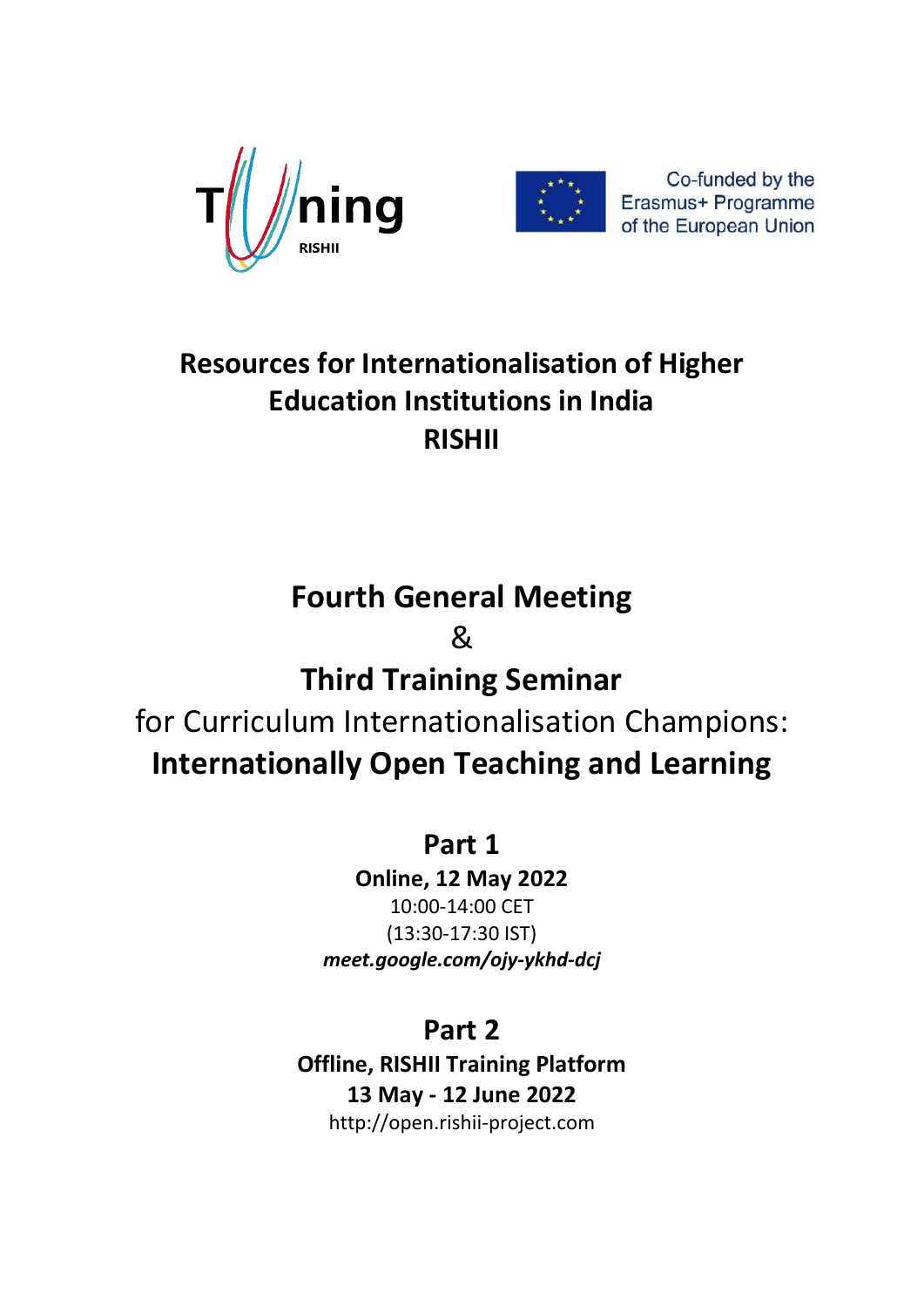

#### *Fourth General Meeting (Online)*

Fourth General Meeting is aimed to discuss the project plan and financial management of the project.

#### *Third Training Seminar*

Third Training Seminar is focused on international open teaching and learning as such, on means to engage students in globally relevant active learning so that they can reach the desired learning outcomes and indeed be ready to act as global citizens and professionals upon graduation.

#### *Third Training Seminar (Part 1, Online)*

Part 1 of the Third Training Seminar introduces all the participants to innovative learning activities and teaching, and learning principles/techniques that have proved to be effective in achieving globally relevant learning outcomes.

#### *Third Training Seminar (Part 2, Offline)*

The Part 2 proposes designing international teaching/learning strategies. In the RISHII Online [Training Platform,](http://open.rishii-project.com/course/view.php?id=42) participants will have to design their own internationalisation workshop on SL3 and to implement it at 3 different levels:

- Pilot Programme level, aimed at your department colleagues.
- Institutional level, aimed at other departments within your institution.
- Regional level, aimed at other institutions from your region.

For this task, EU partners support can be requested, as well as peer revision of the proposed workshops. Tentative deadline for this task is **12 June 2022.**

Detailed information on how to complete the tasks of the Strategic Line 3 Training Seminar will be available in the online training platform and in the following document: RISHII [IoC Course](http://open.rishii-project.com/mod/resource/view.php?id=256) SL3 Guidelines

#### **AGENDA**

| 10:00-10:15                            | <b>Adoption of the Agenda</b><br><b>Status of the Project</b><br>Paula Sánchez, University of Deusto<br><b>Ivan Dyukarev</b> , University of Deusto                                                                                                                                                                                                                                                                                                                                                                                                                                |  |
|----------------------------------------|------------------------------------------------------------------------------------------------------------------------------------------------------------------------------------------------------------------------------------------------------------------------------------------------------------------------------------------------------------------------------------------------------------------------------------------------------------------------------------------------------------------------------------------------------------------------------------|--|
| <b>Third Training Seminar (Part 1)</b> |                                                                                                                                                                                                                                                                                                                                                                                                                                                                                                                                                                                    |  |
| 10:15-11:00                            | <b>International Open Teaching and Learning</b><br>Samiha Chemli, University of Deusto<br>Main themes:<br>Formulation of international, intercultural and global dimensions in<br>courses/modules.<br>Sharing these internationalised components across the entire<br>programme progressively.<br>Recognising the local, regional, national and international perspective<br>$\bullet$<br>in the teaching and learning activities.<br>Provision of opportunities for intercultural/international learning<br>$\bullet$<br>through reflective meta-debates on internationalisation. |  |